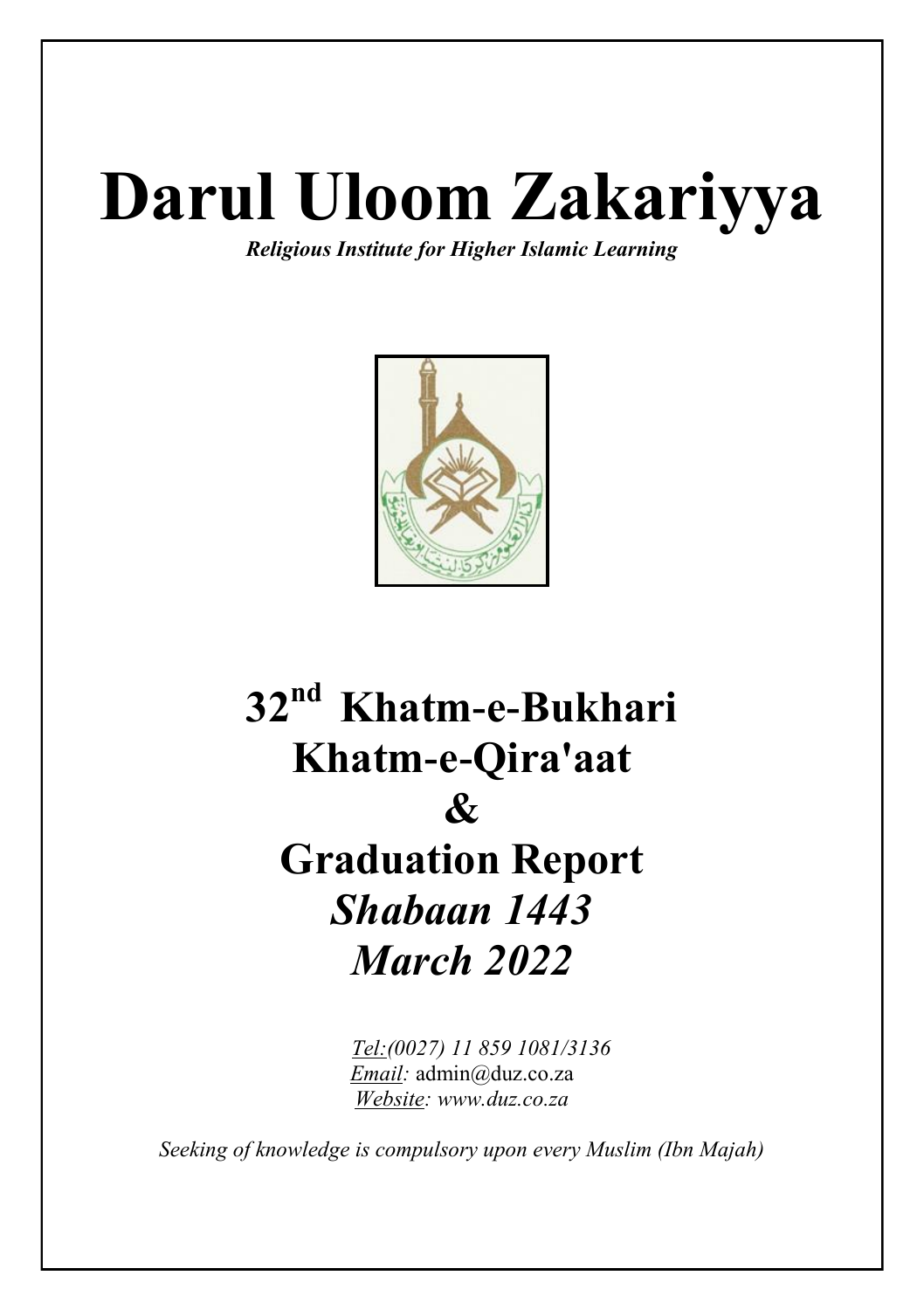#### **Bismillaahi Rahmanir Rahim**

Assalāmu'alaikum Warahmatullāhu Wabarakātuh

It is only through the grace and mercy of Allāh Subhānahu Wa Ta'ālā that another academic year has come to pass. This year the Darul Uloom hosted its 32nd graduation Jalsas.

Alhamdulillah, sixty one students graduated this year as Ulāma from eleven countries. Forty four Huffādh completed the memorization of the Noble Qur'ān of which sixteen completed at the Eikenhof branch. Forty seven students completed the Riwāyat of Imām Hafs (Rahmatullāhi Allaihi), fourteen Qurrā completed the Qira'āt Sab'ah & three Qurrā the Qira'āt Asha'rah. Eight students completed their Takhassus (specialisation) in Fiqh and two students in Arabic Adab. May Allāh Ta'ālā accept all of them for the Khidmah of His Deen and grant them sincerity and steadfastness.

Podcast of the completions can be found on the following web link: [http://duz.co.za/index.php/](mailto:http://duz.co.za/index.php/audio/43-jalsas) audio/43-ialsas

Since inception, with the grace of Allāh Ta'ālā, the Darul Uloom has produced 1388 Huffādh of the Noble Qur'ān, 1309 Ulamā*,* 645 *Riw*ā*yate Hafs*, 299 Qirā'āt Sab'ah, 72 Qirā'āt Asha'rah and 102 Iftā graduates.

Some four hundred Fatāwā were answered by the Darul Iftā through email, Whatsapp and other means of communication.

Books on various topics were compiled and published by the Madrasah this year. '*Jawaahirul Usool Fi Mustalah Ahaadith al-Rasul'* on the principles of Hadith Sciences and an Arabic translation of *'Al -Asidah 'al –Samāwiyyah'*, a comprehensive two volume commentary on *'Al -Aqidah 'al – Tahāwiyyah'* compiled by Mufti Radhaul Haq Sahib Db was printed this year. The 9th volume of '*Fatāwā Darul Uloom Zakariyya'* was also published.

Alhamdulillah 700 students from a number of countries studied in the Darul Uloom this year. The Hifz faculty had a total of 280 students, 399 students in the Aalim faculty and 21 students majoring in the Islamic Sciences.

Sadly, a senior teacher of the Darul Uloom Hazrat Moulana Alāuddeen Sahib R.A. & and a Khaadim of the Madrasah Moulana Nooruddeen Sahib R.A. passed away last year. May Allah Ta'āla accept all their services for his Deen and grant them the best of rewards. Aameen.

Hazrat Moulana Ibrahim Devla Sahib Db, Moulana Ismail Godra Sahib Db, Moulana Imrān Essa Sahib, Local Ulamā, guests and Jamāts visited the Darul Uloom during the year addressing the students periodically.

The Madrasah re-opens on Monday evening the 08th of Shawwāl 1443/09 May 2022 Insha-Allah.

May Allāh Ta'ālā preserve us during this auspicious month of Ramadhān and grant ease for the Ummah at large. Aameen.

In conclusion we humbly request your Duās.

Was-Salām

April 2022 /Ramadhān 1443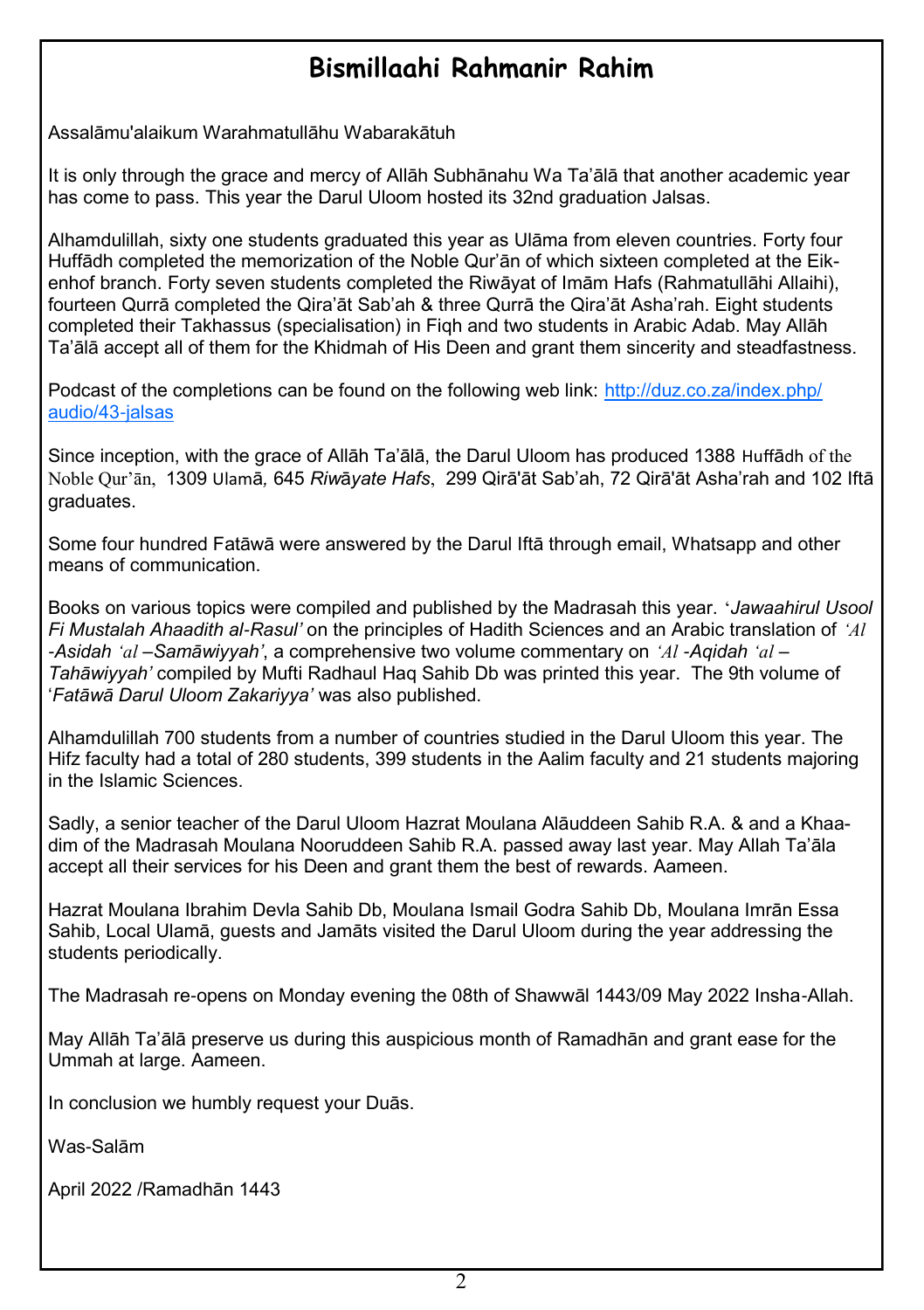#### **Hufādh Graduates**

### *Mid: 1442/1443 - 2021/2022*

#### **Ustaad: Qari Abdur Rahman Munshi Sahib**

- 1. Ml Muhammad Ali (Kyrgyzstan)
- 2. Zaid khan (South Africa)
- 3. Ishak Uulu (Kyrgyzstan)
- 4. Sibghatullah Ali (Zanzibar)

#### **Ustaad: Moulana Durwesh Sahib**

- 5. Yusuf Moola (South Africa)
- 6. Muhsin Ahamada (Comoros)
- 7. Haffaf As Solih (Malaysia)
- 8. Erbol Alykbek (Kyrgyzstan)

#### **Ustaad: Moulana Saalim Sahib**

- 9. Abu-bakar Osman (Chad)
- 10. Sahal Panchbhaya (South Africa)
- 11. Ahmed Fauzl (Indonesia)
- 12. Yusuf Bismillah (South Africa)

#### **Ustaad: Qari Rashid Ahmad Topia Sahib**

- 13. Muhammad Nanabawa (South Africa)
- 14. Adil Kadiwala (South Africa)
- 15. Zainul Abedeen Norat (South Africa)

### **Ustaad: Qari Ilyaas Sahib**

- 16. Abdullah Piere (Congo)
- 17. Shalgynbay Ramazan (Kazakhstan)
- 18. Muhd Yasin Bhikhu (South Africa)
- 19. Abdurrahman Kazi (South Africa)

# **Ustaad: Moulana Ismail Gangat Sahib**

20. Utsman Masood (Indonesia)

# **Ustaad: Hafiz Ahmed Wadee Sahib**

21. Muhd Zainul Firdaus (Indonesia) 22. Muhammad Goendiwala

# **Ustaad: Moulana Bilaal Bathia Sahib**

- 23. Ibrahim Abubakar (Chad)
- 24. Maksatbek Makhmadoy (Kyrgyzstan)

#### **Ustaad: Hafiz Yusuf Bhamjee Sahib**

- 25. Rashid Husen (Burundi)
- 26. Salem Malum (Chad)
- 27. Abdul Wahab Mutaz (Sudan)
- 28. Bek Sultan Kalilov (Kyrgyzstan)

#### **Ustaad: Qari Idrees Sahib**

- 1. Ahmed Hansrod (South Africa)
- 2. Muhammad Bhagubiyah (Swaziland)
- 3. M.Talha Patel (Swaziland)
- 4. Abdullah Patel (South Africa)
- 5. Mubin Patel (Swaziland)
- 6. Ismail Ismail (South Africa)

#### **Ustaad: Moulana Abdul Khaliq Sahib**

- 7. Ruhul A meen Sifat Ali (South Africa)
- 8. Usaid Karbelkar (Botswana)
- 9. Shakir Abdul Ghafoor (South Africa)

#### **Ustaad: Moulana Giasuddin Sahib**

- 10. Muhin Ali (South Africa)
- 11. Shafin Chowdury (South Africa)

### **Ustaad: Moulana Shafiq Sahib**

- 12. Saad Patel (South Africa)
- 13. Abdul Basit Muhd (South Africa)
- 14. M. Husein Jepa (South Africa)

# **Ustaad: Moulana Saeed Mia Sahib**

- 15. Yusuf Kaka (Russia)
- 16. Husein Diakite (Guinea)